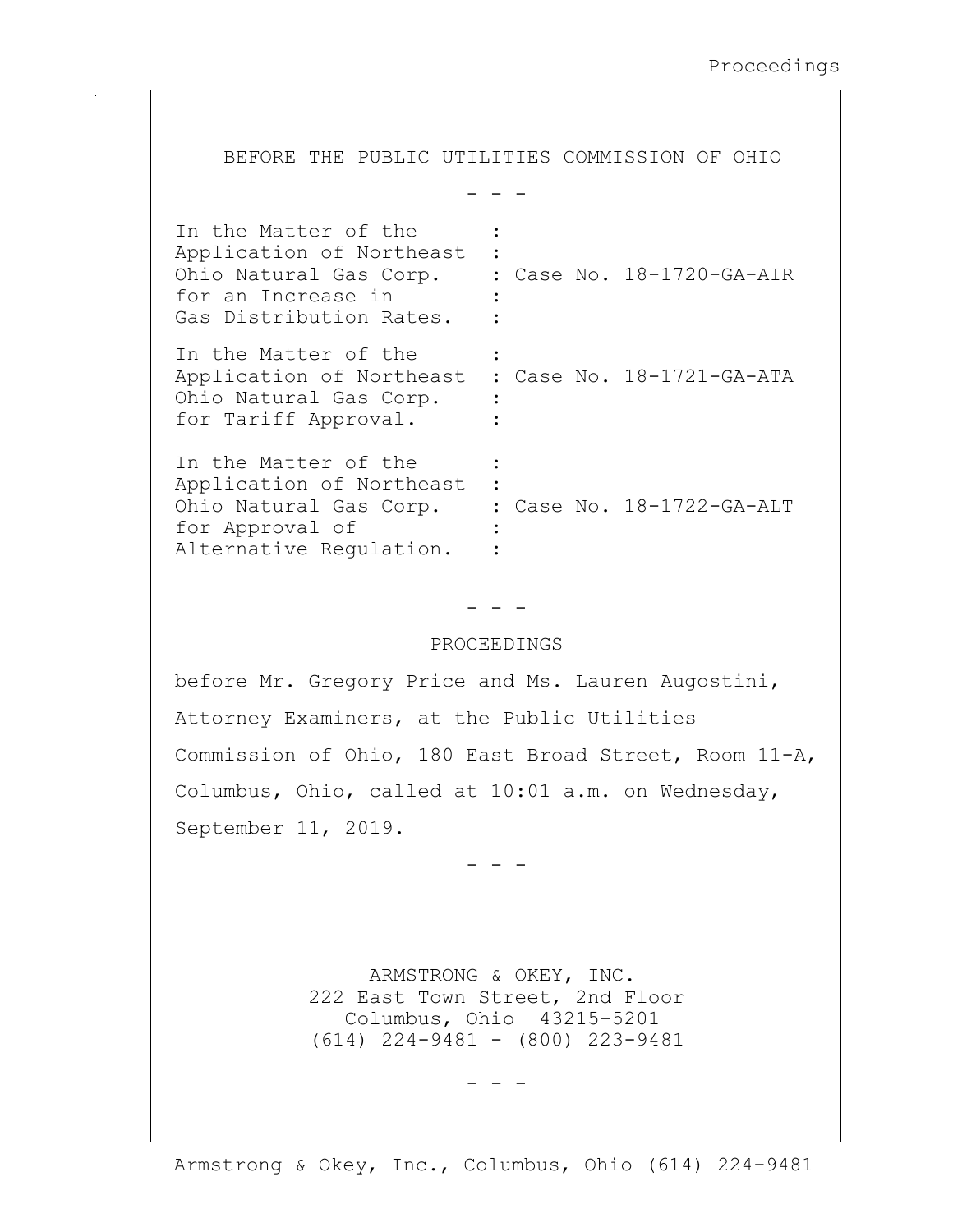2

1 APPEARANCES: 2 Calfee Halter & Griswold, LLP By Mr. Steven D. Lesser 3 1200 Huntington Center 41 South High Street 4 Columbus, Ohio 43215 5 On behalf of Northeast Ohio Natural Gas Corp. 6 Dave Yost, Ohio Attorney General 7 Public Utilities Section By John H. Jones, Section Chief, 8 Mr. Werner L. Margard and Mr. Steven Beeler, 9 Assistant Attorneys General 30 East Broad Street, 16th Floor 10 Columbus, Ohio 43215 11 On behalf of the Staff of the Public Utilities Commission of Ohio. 12 Bruce J. Weston, Consumers' Counsel 13 Office of the Ohio Consumers' Counsel By Mr. Christopher Healey 14 Assistant Consumers' Counsel 65 East State Street, 7th Floor 15 Columbus, Ohio 43215 16 On behalf of the Residential Customers of Northeast Ohio Natural Gas Corp. 17 Ohio Partners for Affordable Energy 18 By Ms. Colleen L. Mooney. P.O. Box 12451 19 Columbus, Ohio 43212-2451 20 On behalf of Ohio Partners for Affordable Energy. 21 - - - 22 23 24 25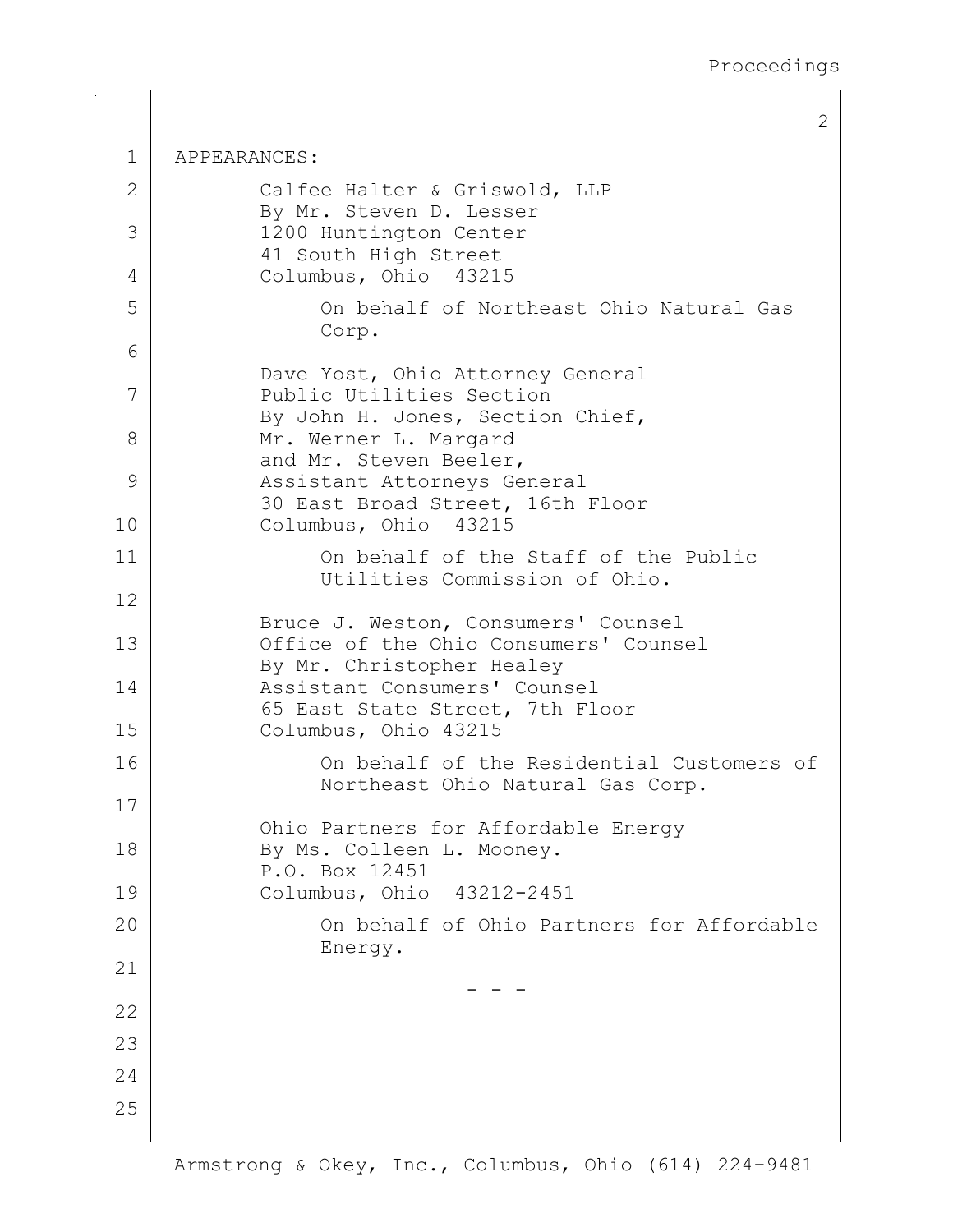Proceedings

|              |                                                                   |                     | 3             |
|--------------|-------------------------------------------------------------------|---------------------|---------------|
| $\mathbf 1$  | INDEX                                                             |                     |               |
| $\mathbf{2}$ |                                                                   |                     |               |
| 3            | WITNESS                                                           |                     | PAGE          |
| 4            | Daniel J. Duann, Ph.D.                                            |                     |               |
| 5            | Direct Examination by Mr. Healey<br>Examination by Examiner Price |                     | 11<br>13      |
| 6            |                                                                   |                     |               |
| 7            | COMPANY EXHIBITS                                                  | IDENTIFIED ADMITTED |               |
| 8            | A - Stipulation and Recommendation                                | 6                   | 9             |
| 9            | B - Schedule A-1                                                  | 7                   | 9             |
| 10           | C - Application                                                   | 7                   | 9             |
| 11           | D - Schedules A, B, C, D                                          | 7                   | 9             |
| 12           | E - Schedules E, F, G, H, I                                       | 7                   | $\mathsf 9$   |
| 13           | $F - Schedule E-2$                                                | 7                   | $\mathsf 9$   |
| 14           | G - Schedule E-2.1                                                | 7                   | $\mathsf 9$   |
| 15           | H - Schedule E-3                                                  | 8                   | 9             |
| 16           | I - Schedule E-4                                                  | 8                   | 9             |
| 17           | J - Schedule S-3                                                  | 8                   | 9             |
| 18           | K - Proof of Publication                                          | 8                   | $\mathcal{G}$ |
| 19           | L - Direct Testimony of<br>Ken Oostman                            | 8                   | 9             |
| 20           |                                                                   |                     |               |
| 21           |                                                                   |                     |               |
| 22           | STAFF EXHIBIT                                                     | IDENTIFIED ADMITTED |               |
| 23           | 1 - Staff Report                                                  | 9                   | 9             |
|              |                                                                   |                     |               |
| 24           |                                                                   |                     |               |
| 25           |                                                                   |                     |               |

 $\mathbf{r}$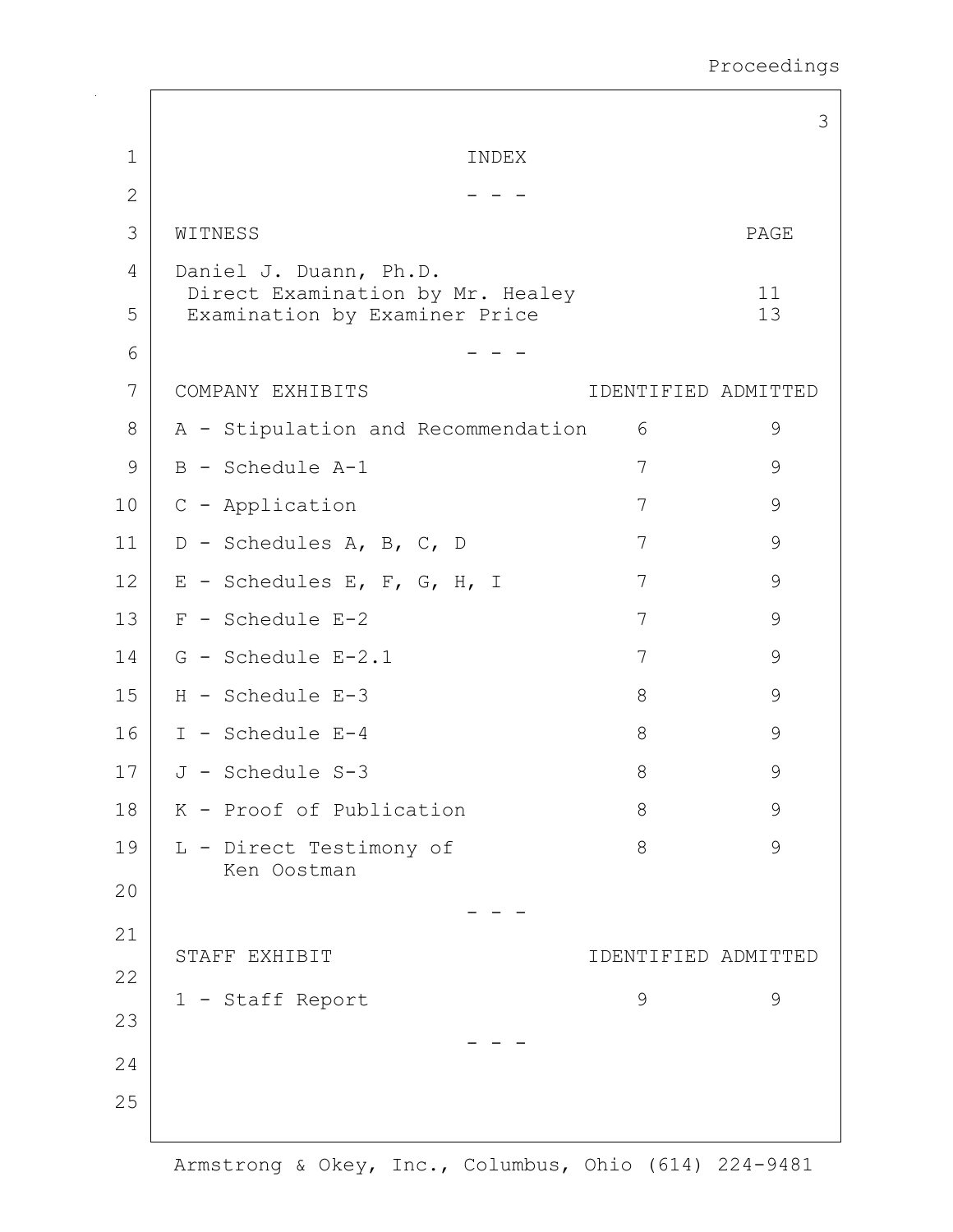|                |                                                         |                   |                     | $\overline{4}$ |
|----------------|---------------------------------------------------------|-------------------|---------------------|----------------|
| $\mathbf 1$    |                                                         | INDEX (Continued) |                     |                |
| $\mathbf{2}$   |                                                         |                   |                     |                |
| $\mathcal{S}$  | OCC EXHIBIT                                             |                   | IDENTIFIED ADMITTED |                |
| $\sqrt{4}$     | 1 - Supplemental Testimony of<br>Daniel J. Duann, Ph.D. |                   | 10                  | $18\,$         |
| 5              |                                                         |                   |                     |                |
| $\sqrt{6}$     |                                                         |                   |                     |                |
| $\overline{7}$ |                                                         |                   |                     |                |
| $\,8\,$        |                                                         |                   |                     |                |
| $\mathcal{G}$  |                                                         |                   |                     |                |
| $10$           |                                                         |                   |                     |                |
| $11\,$         |                                                         |                   |                     |                |
| 12             |                                                         |                   |                     |                |
| 13             |                                                         |                   |                     |                |
| 14             |                                                         |                   |                     |                |
| 15             |                                                         |                   |                     |                |
| 16             |                                                         |                   |                     |                |
| $17$           |                                                         |                   |                     |                |
| $18\,$         |                                                         |                   |                     |                |
| 19             |                                                         |                   |                     |                |
| 20             |                                                         |                   |                     |                |
| 21             |                                                         |                   |                     |                |
| 22             |                                                         |                   |                     |                |
| 23             |                                                         |                   |                     |                |
| $2\sqrt{4}$    |                                                         |                   |                     |                |
| 25             |                                                         |                   |                     |                |
|                |                                                         |                   |                     |                |

 $\Box$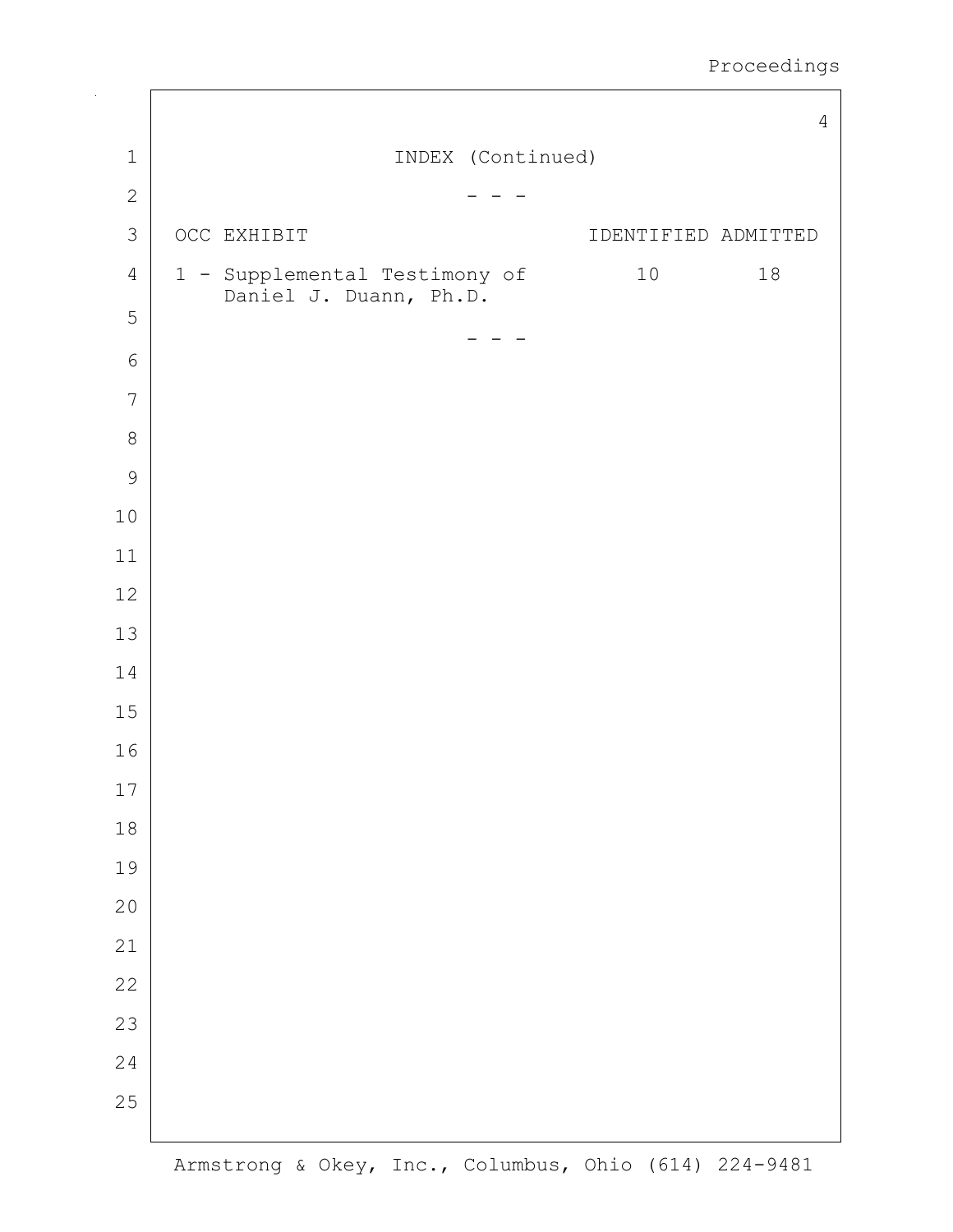|              | 5                                                     |
|--------------|-------------------------------------------------------|
| $\mathbf 1$  | Wednesday Morning Session,                            |
| $\mathbf{2}$ | September 11, 2019.                                   |
| 3            |                                                       |
| 4            | EXAMINER AUGOSTINI: Good morning.<br>The              |
| 5            | Public Utilities Commission of Ohio has assigned for  |
| 6            | public hearing at this time and place, Case Nos.      |
| 7            | 18-1720-GA-AIR, 18-1721-GA-ATA, and 18-1722-GA-ALT,   |
| 8            | being in the matter of the Application of Northeast   |
| 9            | Ohio Natural Gas Corp. for approval of an increase in |
| 10           | gas distribution rates, combined with an Application  |
| 11           | for tariff approval and approval for an alternative   |
| 12           | rate plan.                                            |
| 13           | My name is Lauren Augostini, and with me              |
| 14           | is Greg Price, and we are the Attorney Examiners      |
| 15           | assigned by the Commission to hear this case.         |
| 16           | Let's take appearances of the parties,                |
| 17           | beginning with the Company.                           |
| 18           | MR. LESSER: Thank you, Your Honor.                    |
| 19           | Steven Lesser, Calfee, Halter & Griswold, 41 South    |
| 20           | High Street, Columbus, Ohio 43215, on behalf of the   |
| 21           | Applicant.                                            |
| 22           | EXAMINER AUGOSTINI: Thank you.                        |
| 23           | MR. HEALEY: Good morning, Your Honor.                 |
| 24           | Christopher Healey on behalf of the Ohio Consumers'   |
| 25           | Counsel, 65 East State Street, Columbus, Ohio. Thank  |
|              |                                                       |

 $\Gamma$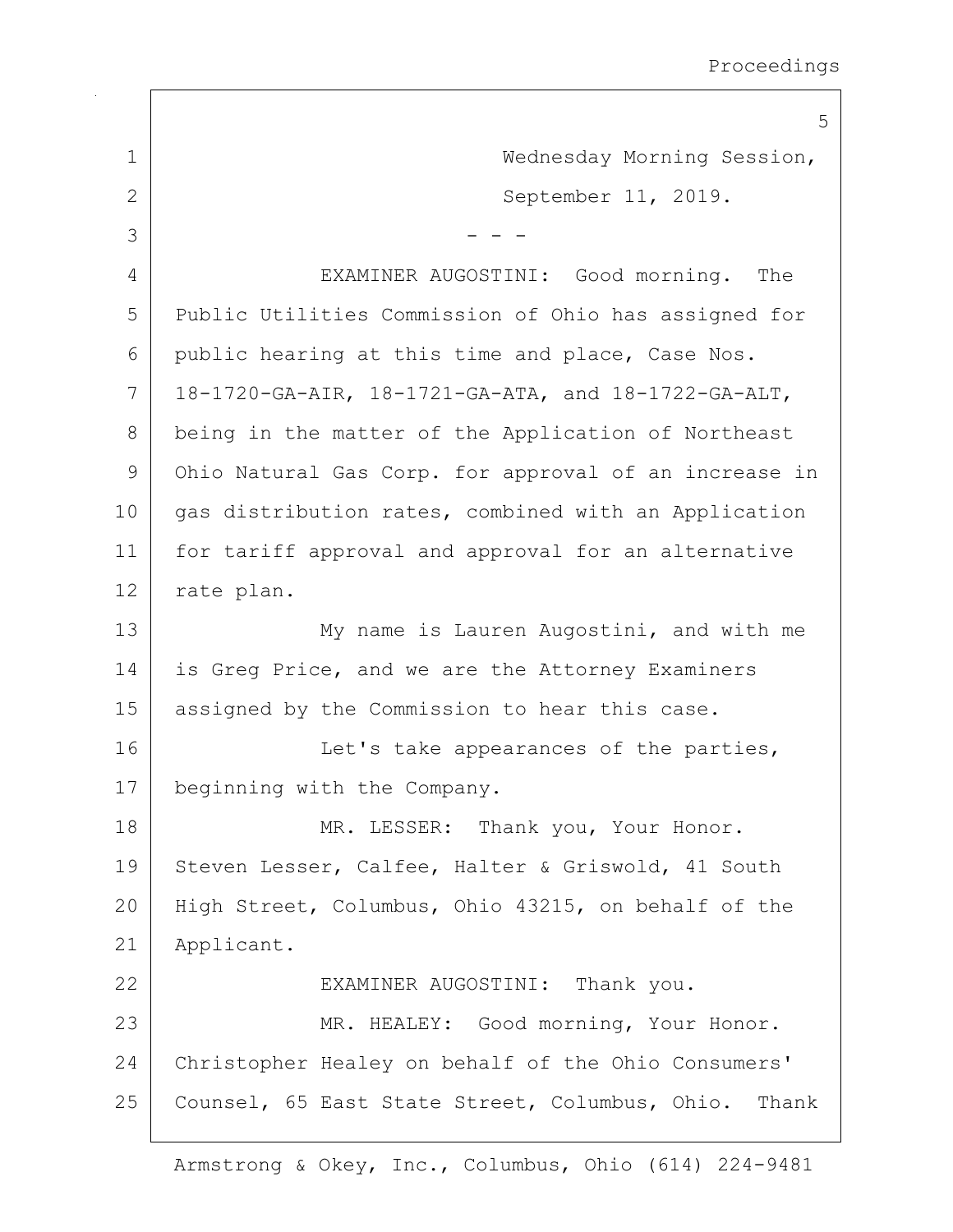6 1 | you very much. 2 | EXAMINER AUGOSTINI: Thank you. 3 MR. BEELER: Thank you, Your Honor. On 4 behalf of the Staff of the Public Utilities 5 Commission of Ohio, Ohio Attorney General Dave Yost, 6 Assistant Attorney Generals Steve Beeler and Vern 7 Margard, 30 East Broad Street, 16th Floor, Columbus, 8 Ohio 43215. 9 | EXAMINER AUGOSTINI: Thank you. 10 MS. MOONEY: On behalf of Ohio Partners 11 for Affordable Energy, I'm Colleen Mooney, Post 12 Office Box 12451, Columbus, Ohio. 13 | EXAMINER AUGOSTINI: Thank you. 14 EXAMINER PRICE: Mr. Lesser, you have 15 some documents for us? 16 MR. LESSER: Yes, Your Honor. We would 17 | like marked for identification, and all these 18 exhibits have already also been filed in the docket. 19 | We have the Stipulation and Recommendation, filed  $20$  | 9/5. Do you want me to say them all together? 21 | EXAMINER PRICE: Let's do them separate. 22 How would you like that marked? 23 MR. LESSER: Exhibit A. Thank you. 24 EXAMINER PRICE: So marked. 25 (EXHIBIT MARKED FOR IDENTIFICATION.)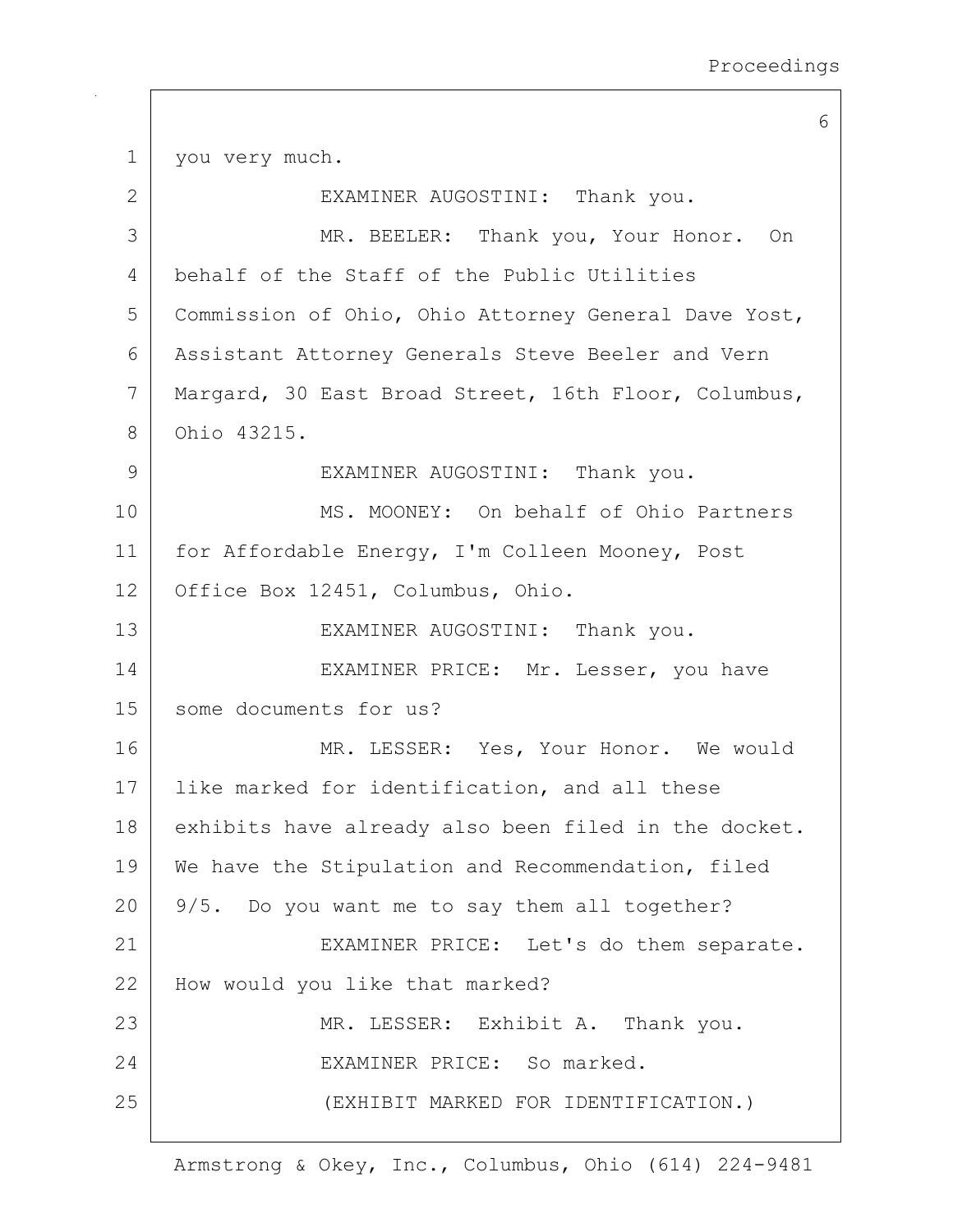|                | 7                                        |
|----------------|------------------------------------------|
| $\mathbf 1$    | MR. LESSER: Next is Schedule A-1 as B.   |
| $\overline{2}$ | EXAMINER PRICE: So marked.               |
| 3              | (EXHIBIT MARKED FOR IDENTIFICATION.)     |
| 4              | MR. LESSER: The Northeast Ohio           |
| 5              | Application, filed 12/28/18, as C.       |
| 6              | EXAMINER PRICE: It will be so marked.    |
| 7              | (EXHIBIT MARKED FOR IDENTIFICATION.)     |
| 8              | MR. LESSER: Schedules A through D as D.  |
| 9              | I hope I can keep all this straight.     |
| 10             | EXAMINER PRICE: The court reporter is    |
| 11             | taking it down. It will be so marked.    |
| 12             | (EXHIBIT MARKED FOR IDENTIFICATION.)     |
| 13             | MR. LESSER: Excellent.                   |
| 14             | The Application Schedules E through I as |
| 15             | ${\bf E}$ .                              |
| 16             | EXAMINER PRICE: It will be so marked.    |
| 17             | (EXHIBIT MARKED FOR IDENTIFICATION.)     |
| 18             | MR. LESSER: Schedule E-2 as F.           |
| 19             | EXAMINER PRICE: It will be so marked.    |
| 20             | (EXHIBIT MARKED FOR IDENTIFICATION.)     |
| 21             | MR. LESSER: Schedule E-2.1 as G.         |
| 22             | EXAMINER PRICE: It will be so marked.    |
| 23             | (EXHIBIT MARKED FOR IDENTIFICATION.)     |
| 24             | MR. LESSER: Schedule E-3 as H. Schedule  |
| 25             | $E-4$ as I.                              |
|                |                                          |

 $\mathsf{I}$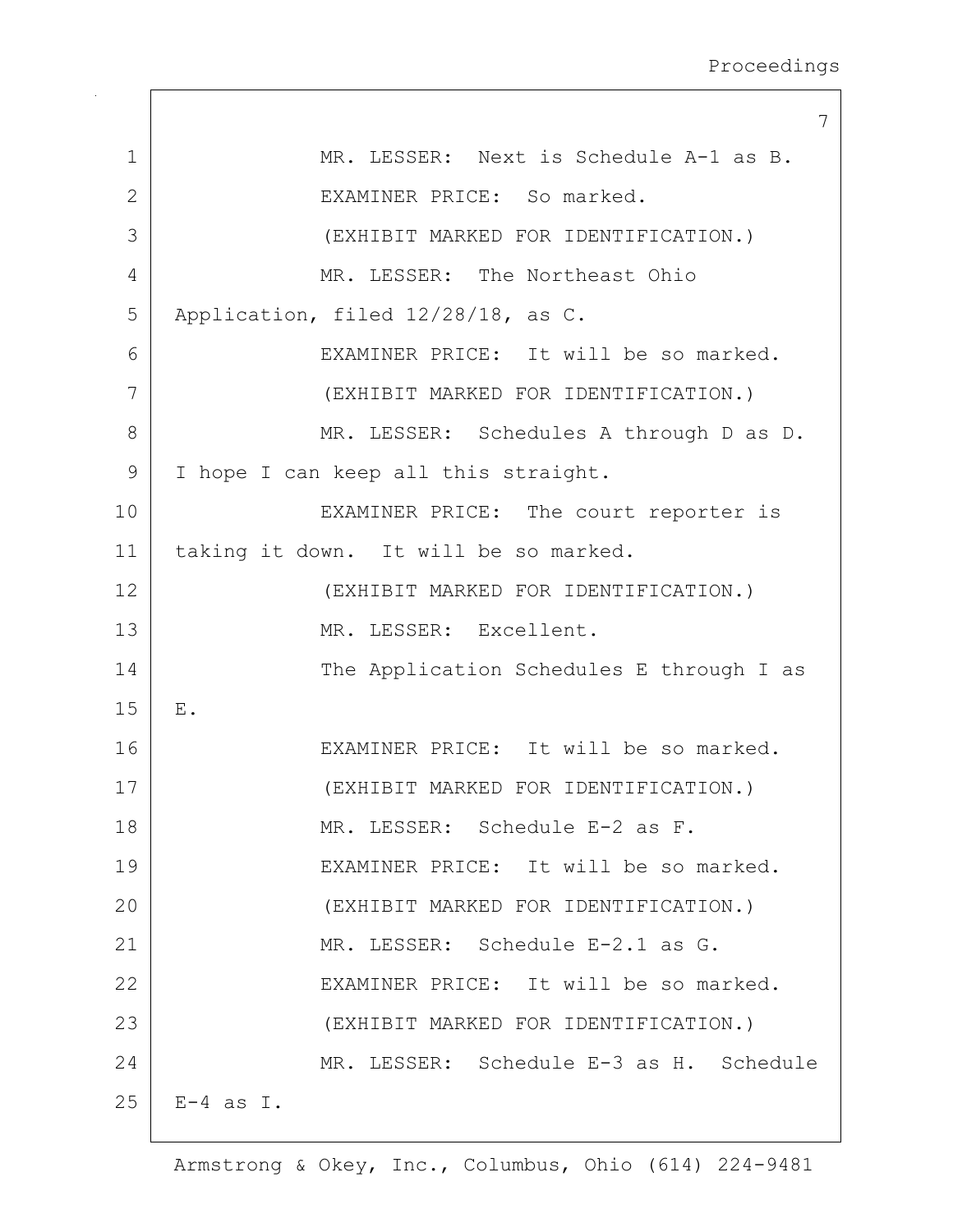8 1 EXAMINER PRICE: Hold on. You're getting 2 ahead of me now. 3 | MR. LESSER: Uh-oh. 4 | EXAMINER PRICE: Which one do you have 5 for Schedule H or Exhibit H? 6 MR. LESSER: Let me see. Exhibit H was  $7 \mid E-3$ . 8 | EXAMINER PRICE: E-3. Thank you. 9 MR. LESSER: And I is E-4. And J would 10 be S-3. 11 EXAMINER PRICE: So marked. 12 (EXHIBITS MARKED FOR IDENTIFICATION.) 13 MR. LESSER: Proof of Publication would 14 be K. 15 EXAMINER PRICE: It will be so marked. 16 (EXHIBIT MARKED FOR IDENTIFICATION.) 17 MR. LESSER: The testimony supporting the 18 Stipulation of Ken Oostman would be, I believe, L. 19 | How am I doing here? 20 EXAMINER PRICE: It will be so marked. 21 (EXHIBIT MARKED FOR IDENTIFICATION.) 22 | MR. LESSER: My teachers would be proud 23 of me. And we also have the Staff Report which was 24 filed on 6/25. 25 EXAMINER PRICE: We will mark that as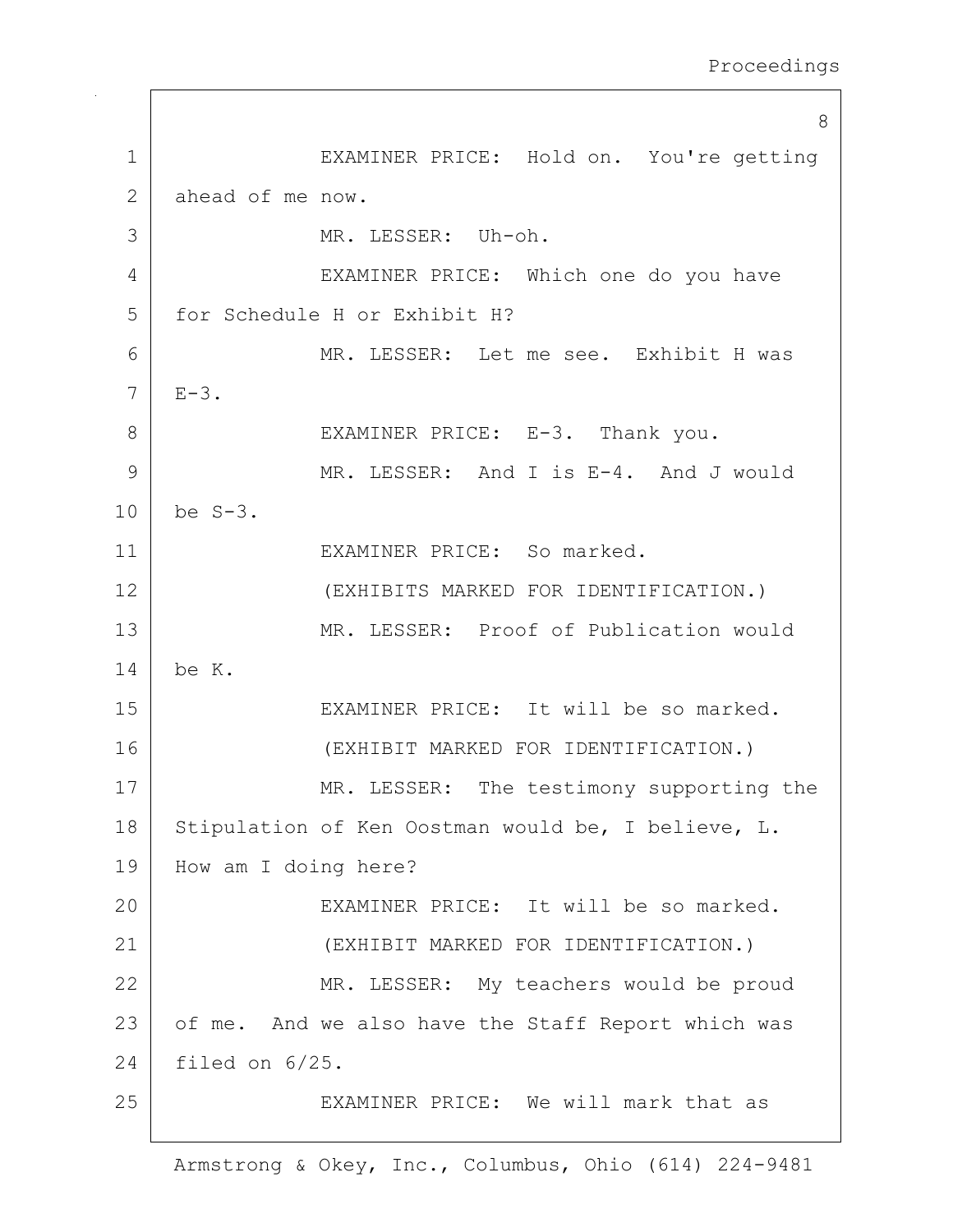9 1 Exhibit M. 2 (EXHIBIT MARKED FOR IDENTIFICATION.) 3 MR. LESSER: And, Your Honor, if there is 4 | no objection, we would move for Exhibits A through M 5 to be admitted. 6 EXAMINER PRICE: Any objections? 7 | MR. HEALEY: No, Your Honor. 8 MS. MOONEY: No. 9 MR. BEELER: Just one clarifier. You 10 | marked the Staff Report as your Exhibit M. I have 11 copies of Staff Exhibit 1, but it's okay if it's 12 Exhibit M either way. 13 | EXAMINER PRICE: We'll change it to 14 Staff 1. That's fine. 15 MR. BEELER: Staff 1? 16 EXAMINER PRICE: We'll mark it as Staff 17 Exhibit 1. 18 (EXHIBIT MARKED FOR IDENTIFICATION.) 19 EXAMINER PRICE: All those exhibits, A 20 through L, and Staff Exhibit 1, will all be admitted. 21 (EXHIBITS ADMITTED INTO EVIDENCE.) 22 EXAMINER PRICE: Anything further, 23 Mr. Lesser? 24 MR. LESSER: Your Honor, our witness is 25 | here, Ken Oostman, but I believe all the parties have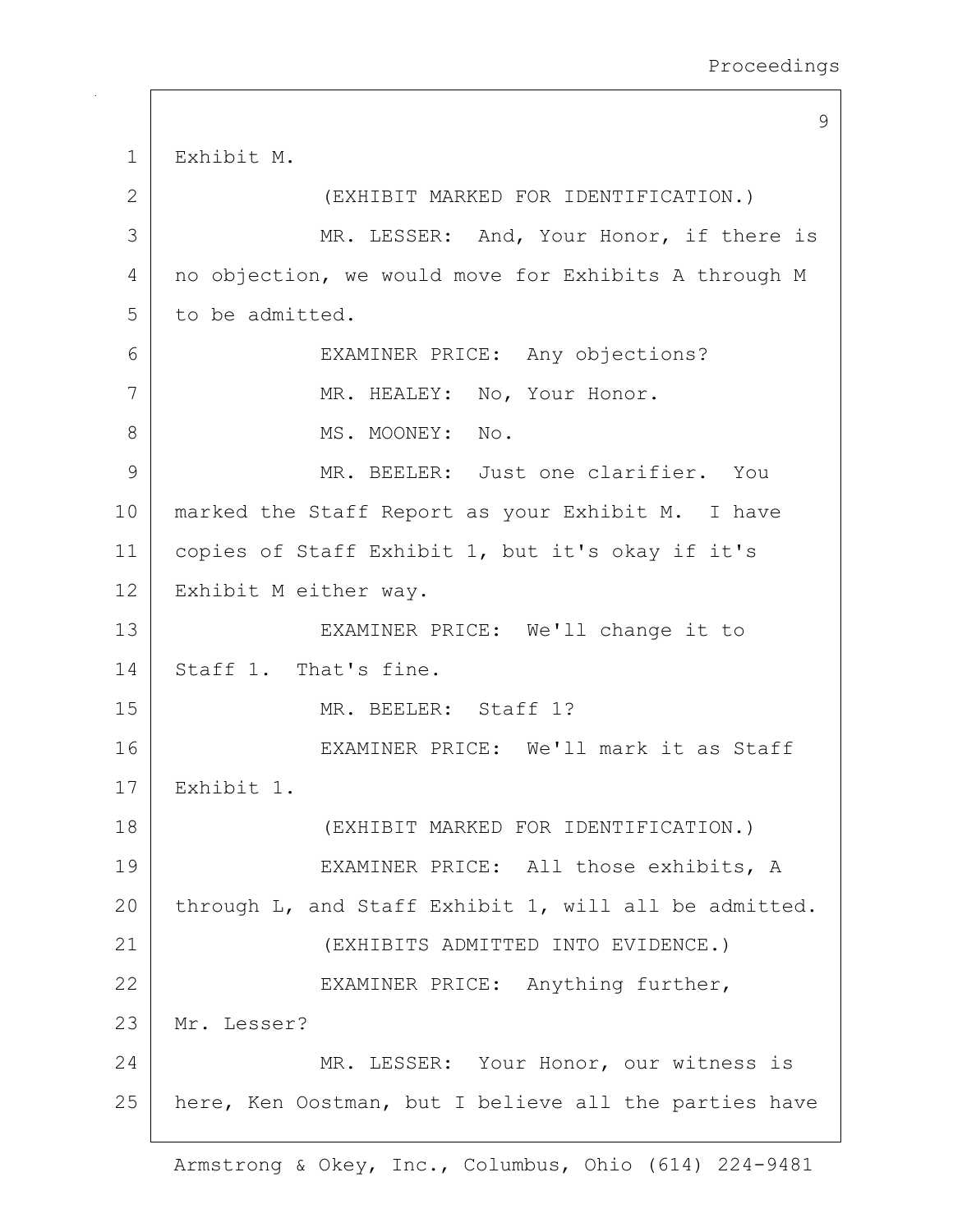10 1 agreed to waive his testimony in. 2 EXAMINER PRICE: Any objections? 3 MR. HEALEY: No, Your Honor. 4 | MS. MOONEY: No objections. 5 MR. BEELER: No, Your Honor. 6 EXAMINER PRICE: I have no questions. 7 | MR. LESSER: Thank you. 8 | EXAMINER PRICE: Mr. Healey. 9 MR. HEALEY: Yes, Your Honor. The Ohio 10 | Consumers' Counsel calls Dr. Daniel J. Duann. And --11 well, I'll wait. 12 (Witness sworn.) 13 EXAMINER PRICE: Please be seated. 14 State your name and business address for 15 the record. 16 THE WITNESS: Daniel J. Duann. 65 East 17 State Street, 7th Floor, Columbus, Ohio 43215. 18 | EXAMINER PRICE: Thank you very much. 19 MR. HEALEY: Your Honor, I'd like at this 20 time to mark as OCC Exhibit No. 1, the Supplemental 21 | Testimony of Daniel J. Duann, Ph.D., filed in this 22 case on September 5, 2019. 23 EXAMINER PRICE: It will be so marked. 24 (EXHIBIT MARKED FOR IDENTIFICATION.) 25 | MR. HEALEY: May I approach, Your Honor?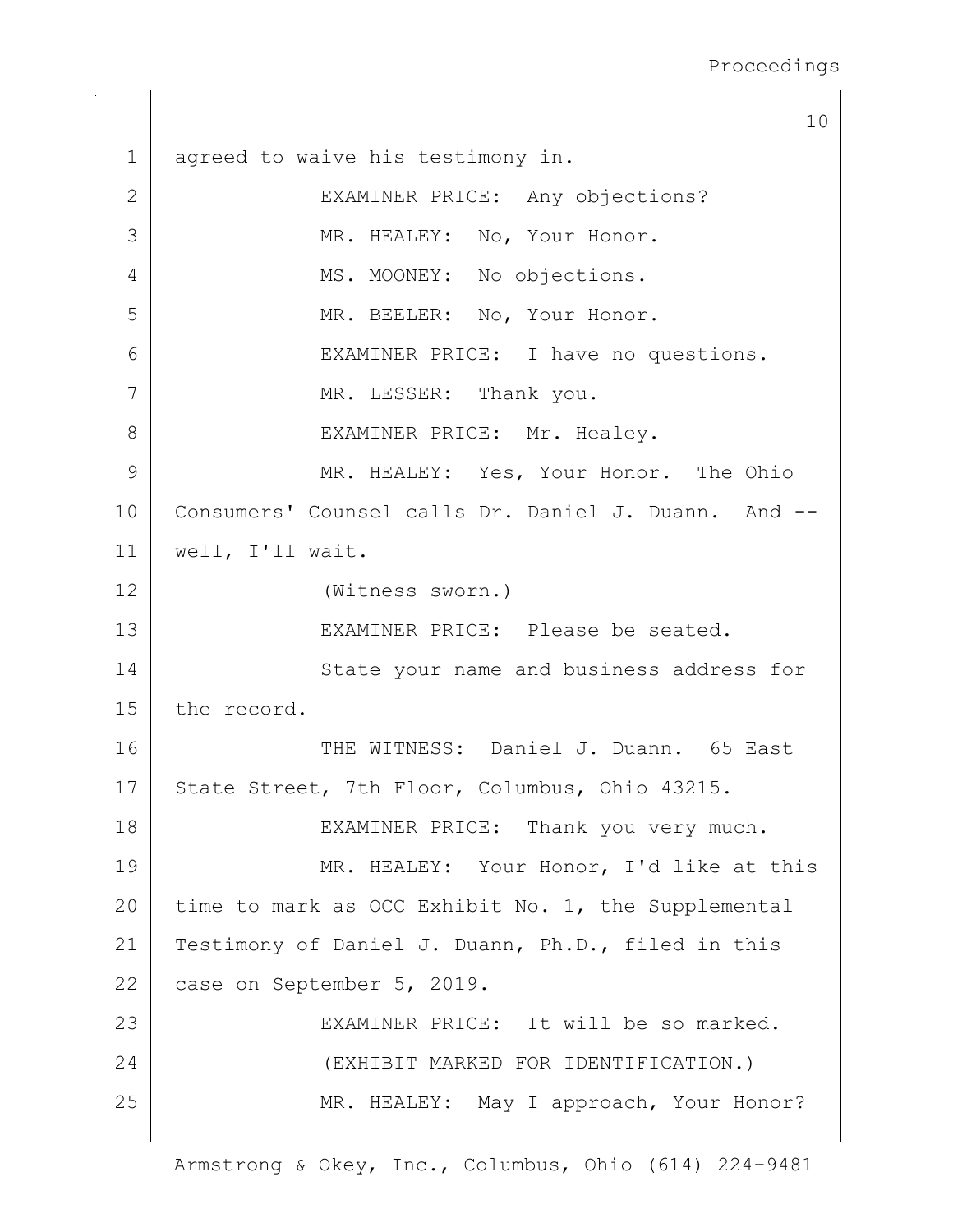11 1 EXAMINER PRICE: You may. 2  $-$  -  $-$ 3 DANIEL J. DUANN, Ph.D. 4 being first duly sworn, as prescribed by law, was 5 examined and testified as follows: 6 DIRECT EXAMINATION 7 By Mr. Healey: 8 Q. Dr. Duann, do you have in front of you 9 what's now been marked OCC Exhibit No. 1? 10 A. Yes, I do. 11 | C. And what is OCC Exhibit No. 1? 12 A. That's my Supplemental Testimony filed on 13 | September 5, 2019. 14 Q. And did you draft this testimony 15 yourself? 16 A. Yes. 17 Q. And do you have any corrections to this 18 | testimony today? 19 A. Yes, I do. The first correction is on 20 page 3, Footnote No. 4. That footnote should be 21 deleted, and the footnote refer to line 19 of page 3. 22 Q. Do you have any other edits? 23 A. Yes. 24 EXAMINER PRICE: Just delete the footnote 25 in its entirety?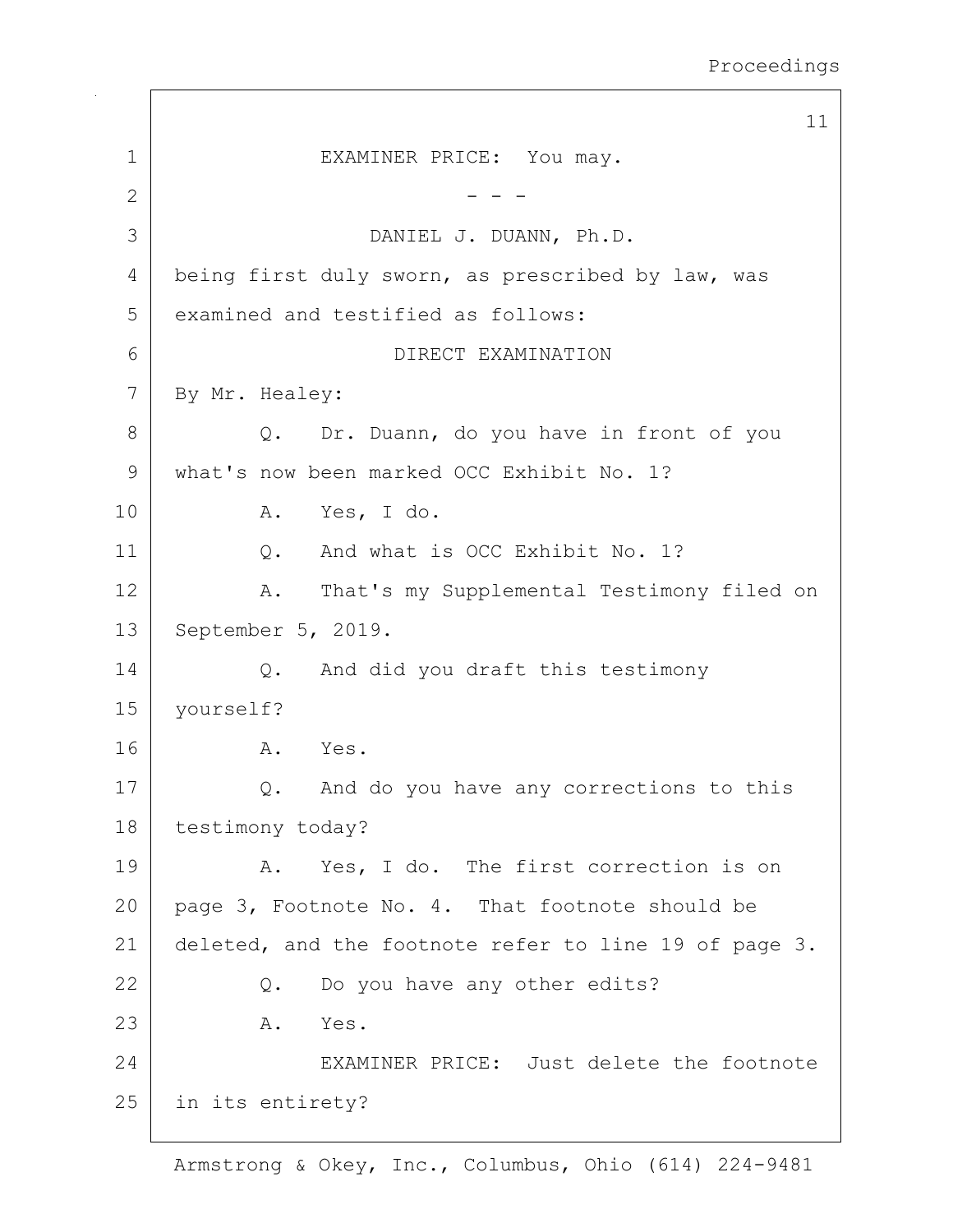12 1 THE WITNESS: Yes. 2 EXAMINER PRICE: Thank you. 3 A. Also on page 4, line 15, near the end of 4 that sentence, that  $$12$ , that should be changed to  $5$  \$12.50 per month. So the sentence  $-$  so on line 15 6 will read: "While OCC proposed an even lower fixed 7 charge of \$12.50 per month...." 8 Q. Thank you, Dr. Duann. 9 With those two changes, if I were to ask 10 you the same questions as provided in OCC Exhibit 11 | No. 1 today, would your answers be the same? 12 A. Yes. 13 MR. HEALEY: Thank you. 14 | With that, Your Honor, Dr. Duann is 15 available for cross-examination. 16 EXAMINER PRICE: Mr. Lesser? 17 MR. LESSER: Your Honor, we have no 18 cross-examination. 19 | EXAMINER PRICE: Ms. Mooney? 20 MS. MOONEY: We have no cross. 21 EXAMINER PRICE: Mr. Beeler? 22 MR. BEELER: No questions, Your Honor. 23 Thank you. 24 EXAMINER PRICE: I just have a couple 25 questions.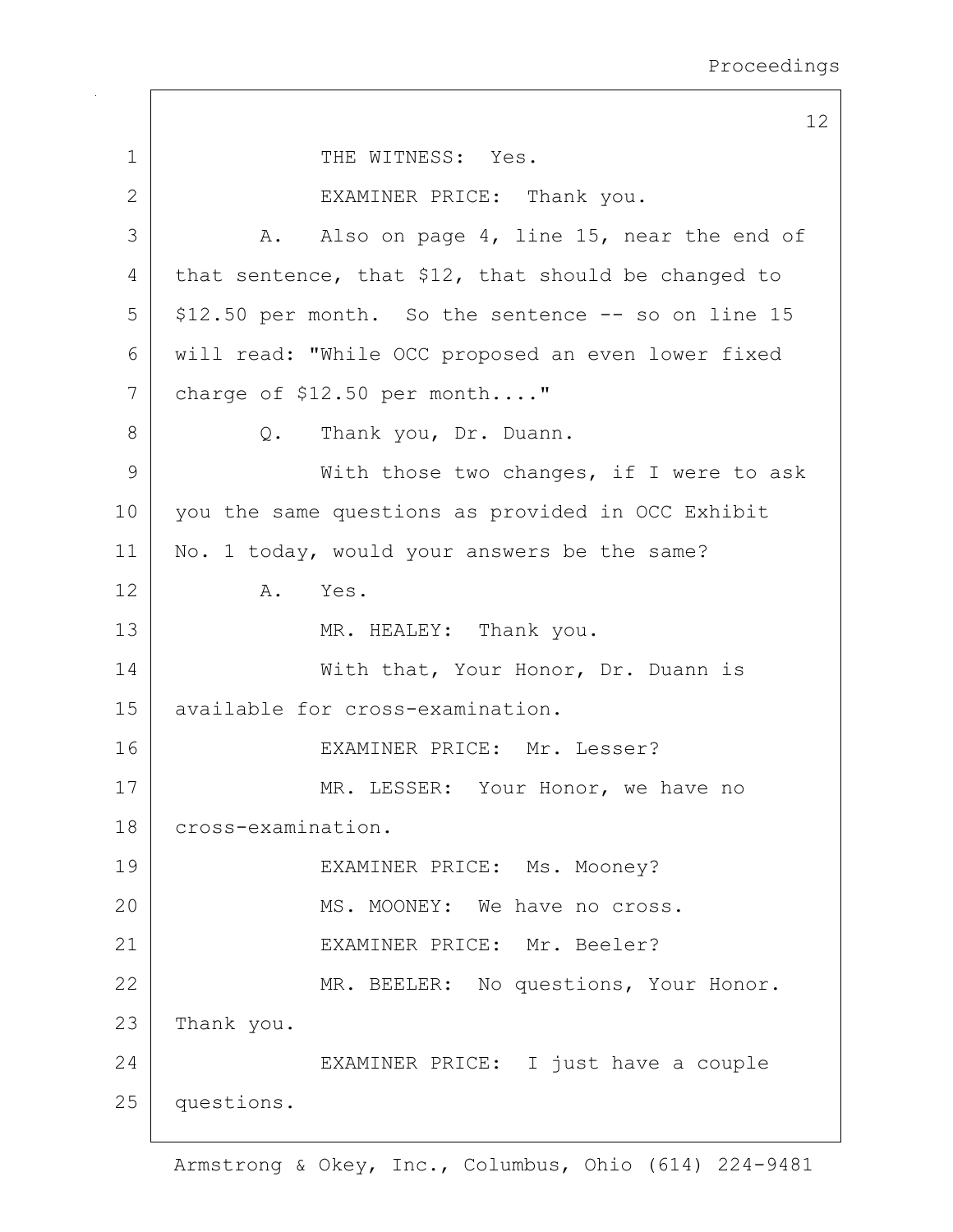$\overline{\phantom{0}}$ 

|                | 13                                                  |
|----------------|-----------------------------------------------------|
| $\mathbf 1$    |                                                     |
| $\overline{2}$ | <b>EXAMINATION</b>                                  |
| 3              | By Examiner Price:                                  |
| 4              | Q. Dr. Duann, you've attached, to your              |
| 5              | Supplemental Testimony, your Direct Testimony; is   |
| 6              | that correct?                                       |
| 7              | Α.<br>Yes.                                          |
| 8              | What's the purpose of attaching your<br>Q.          |
| 9              | Direct Testimony to the Supplemental Testimony? Are |
| 10             | you offering that testimony -- I'm sorry. Let me -- |
| 11             | let me ask that question more clearly.              |
| 12             | Are you offering, today, your Direct                |
| 13             | Testimony as well as your Supplemental Testimony?   |
| 14             | In my Supplemental Testimony, for example<br>Α.     |
| 15             | on Question No. 2, asks "Are you the same Daniel J. |
| 16             | Duann who filed," and I attach my Direct Testimony, |
| 17             | filed on July 25th, because in that testimony that  |
| 18             | include all my educational background and my        |
| 19             | experience and I think it is useful to provide a    |
| 20             | complete record for my qualifications.              |
| 21             | And furthermore, on page 5, at the end,             |
| 22             | at the end of line 10, "As I explained in my prior  |
| 23             | testimony that was filedI believe that this profit  |
| 24             | level (that is charged to customers) is higher than |
| 25             | is warranted." So, once again, I say it's for the   |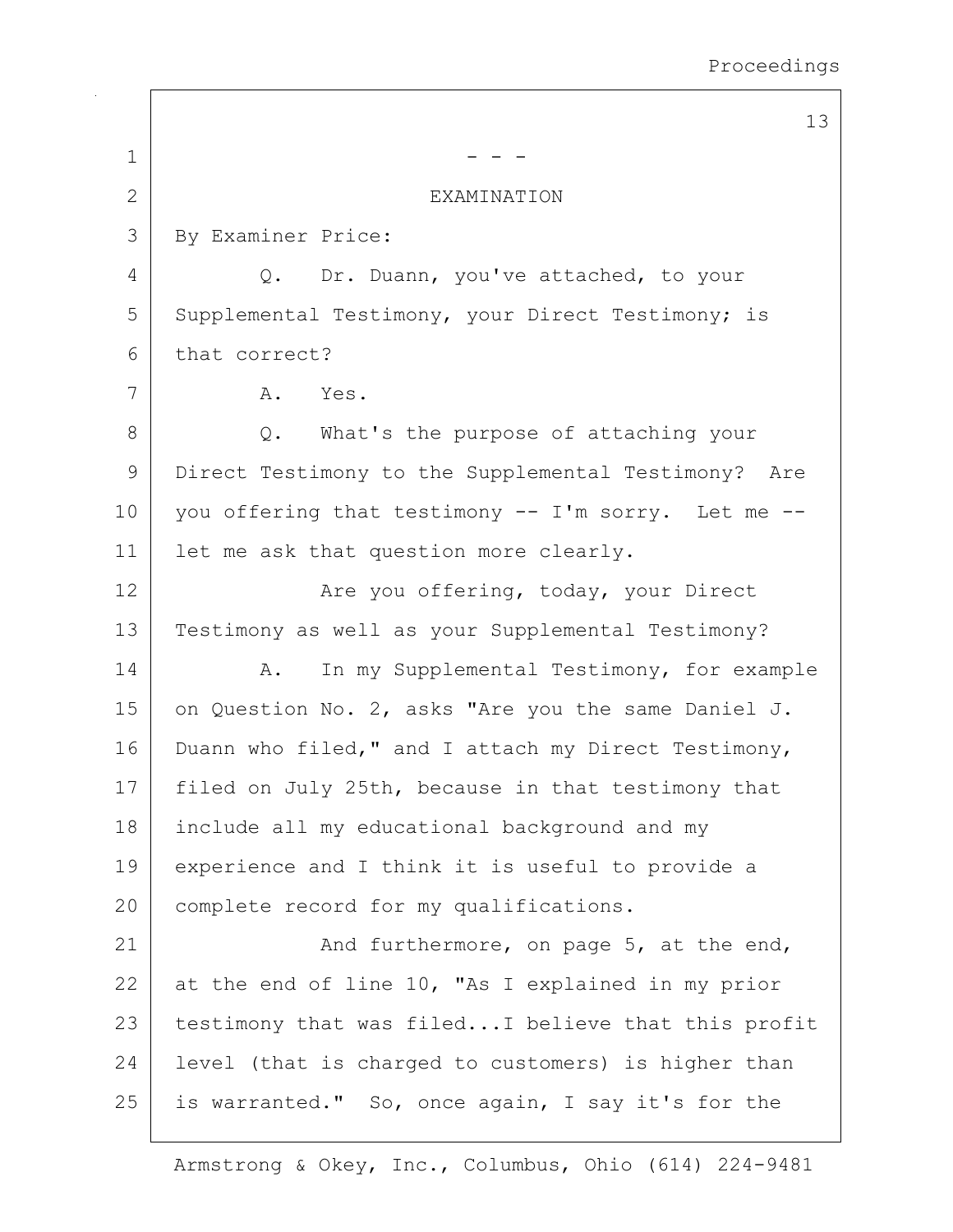14 1 completeness of the record, I think it's better to 2 include my Direct Testimony. 3 Q. Okay. Thank you. 4 Do you have -- in your Supplemental 5 Testimony you have outlined, on page 2 and 3, the 6 Commission's three-prong test for stipulations? 7 A. Yes, that's on Question and Answer No. 4, 8 yes. 9 Q. Do you provide any testimony regarding 10 the first prong of the test? 11 | A. I did not address that issue. 12 Q. Do you provide any testimony regarding 13 the third prong of the test? 14 A. I did not address that issue either. 15 | Q. You do provide testimony, however, 16 regarding several benefits of the Stipulation; is 17 that correct? 18 | A. I provide testimony regarding the No. 2 19 prong in which I provide some category of benefit 20 that -- benefit and the cost associated with the 21 proposed settlement. 22 Q. Thank you. 23 | Do you recommend the Commission approve 24 the Stipulation? 25 A. No.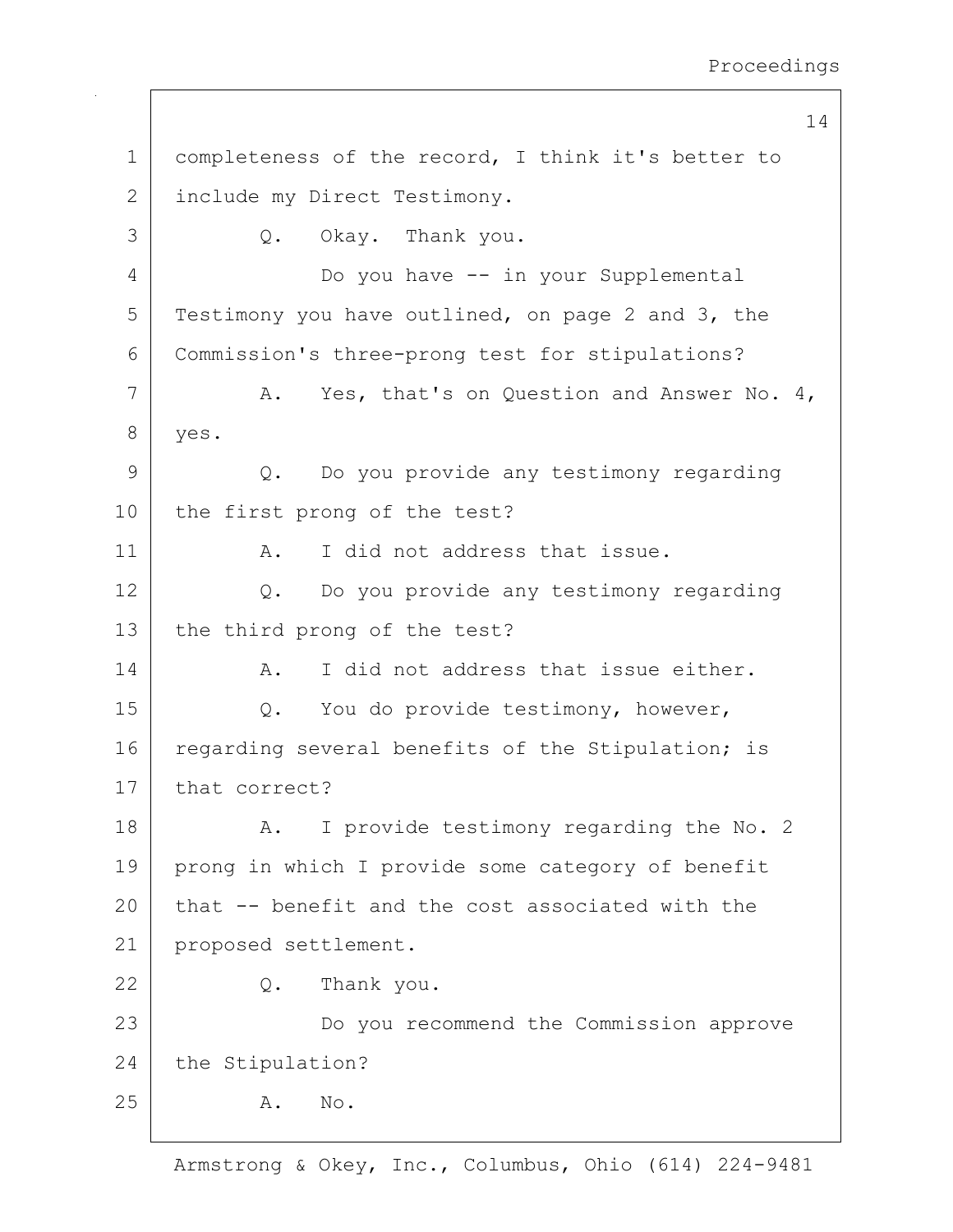|              | 15                                                    |  |
|--------------|-------------------------------------------------------|--|
| $\mathbf 1$  | Q. Do you recommend the Commission deny the           |  |
| $\mathbf{2}$ | Stipulation?                                          |  |
| 3            | Α.<br>No.                                             |  |
| 4            | Do you recommend the Commission modify<br>$Q$ .       |  |
| 5            | the Stipulation?                                      |  |
| 6            | That's not in my testimony.<br>Α.                     |  |
| 7            | EXAMINER PRICE: That's all I have.                    |  |
| 8            | Examiner Augostini?                                   |  |
| 9            | EXAMINER AUGOSTINI: I don't have any                  |  |
| 10           | questions.                                            |  |
| 11           | EXAMINER PRICE: Thank you. You're                     |  |
| 12           | excused.                                              |  |
| 13           | MR. HEALEY: Your Honor, at this time,                 |  |
| 14           | OCC moves for the admission of OCC Exhibit No. 1.     |  |
| 15           | EXAMINER PRICE: Do you seek admission of              |  |
| 16           | the attached Direct Testimony as well as the          |  |
| 17           | Supplemental Testimony?                               |  |
| 18           | MR. HEALEY: Yes, Your Honor.                          |  |
| 19           | EXAMINER PRICE: And is that for the                   |  |
| 20           | limited purpose of establishing his qualifications or |  |
| 21           | is it the entire testimony?                           |  |
| 22           | MR. HEALEY: It's both. I mean that is a               |  |
| 23           | big part of it, but he makes reference in his         |  |
| 24           | Supplemental Testimony, so I think it helps provide   |  |
| 25           | color for why he's taken the positions he's taken in  |  |
|              |                                                       |  |

 $\mathsf{I}$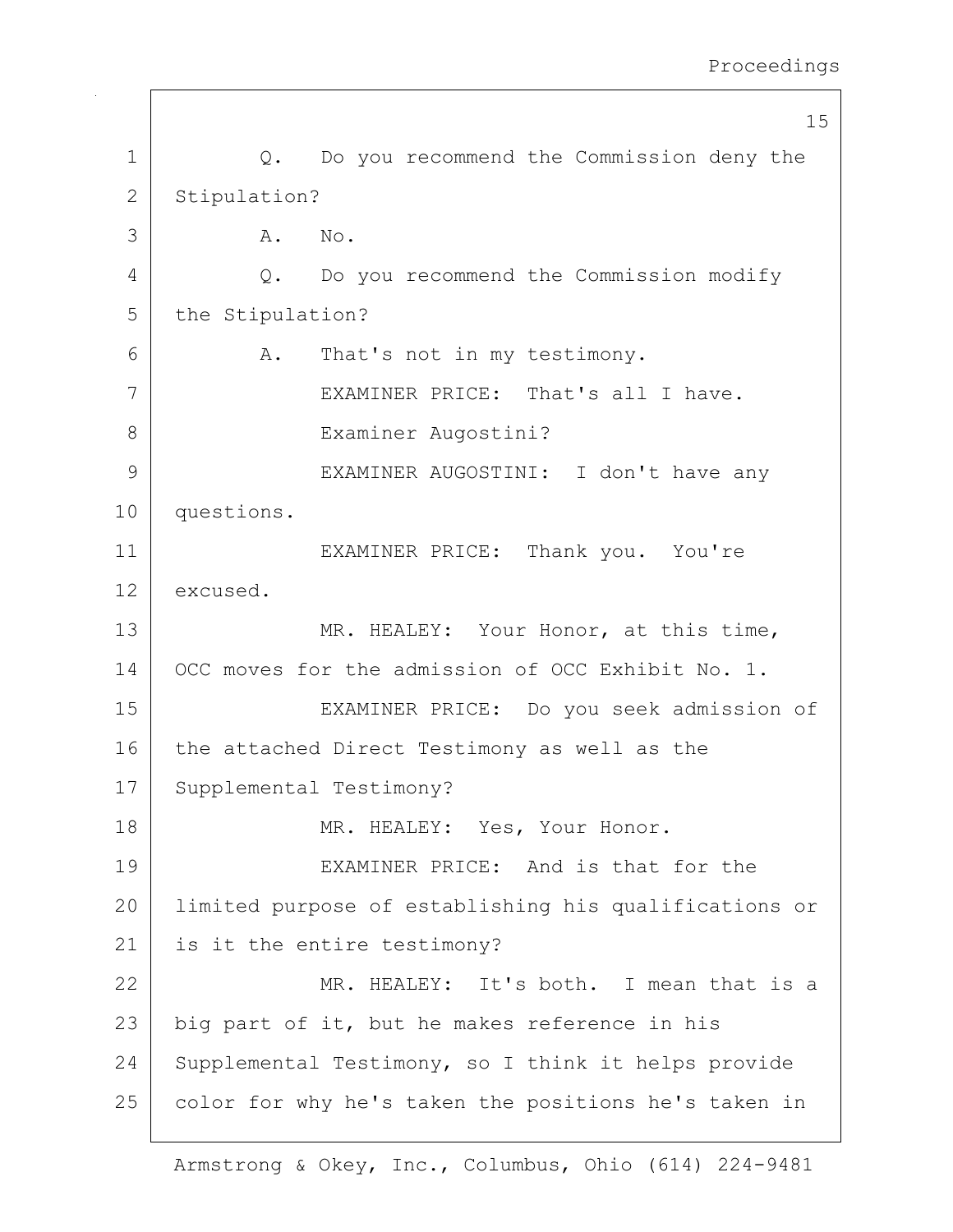16 1 his Supplemental Testimony. 2 EXAMINER PRICE: The Commission has three 3 choices in this case. We can -- the Commission; not 4 | me. The Commissioners can approve the Stipulation,  $5$  they can deny the Stipulation, or they can modify the 6 Stipulation; is that correct? 7 MR. HEALEY: Are you asking me? 8 BEXAMINER PRICE: Yeah. 9 MR. HEALEY: Yes, that would be correct. 10 EXAMINER PRICE: And Dr. Duann has no 11 recommendations on any of those three issues, so 12 what's the relevance of his testimony? 13 MR. HEALEY: Your Honor, the relevance of 14 | his testimony is that, as he mentioned, it goes to 15 prong 2. He's identifying some of the benefits in 16 the Stipulation. It goes to facts that are in the 17 Stipulation. 18 EXAMINER PRICE: But he's not 19 recommending approval and he's not recommending 20 denial and he's not recommending we make any changes. 21 | Those are the only three choices we have in front of 22 us today. 23 MR. HEALEY: Sure. OCC is a party in 24 this case. Part of OCC's role is working with 25 parties to negotiate the terms of the settlement.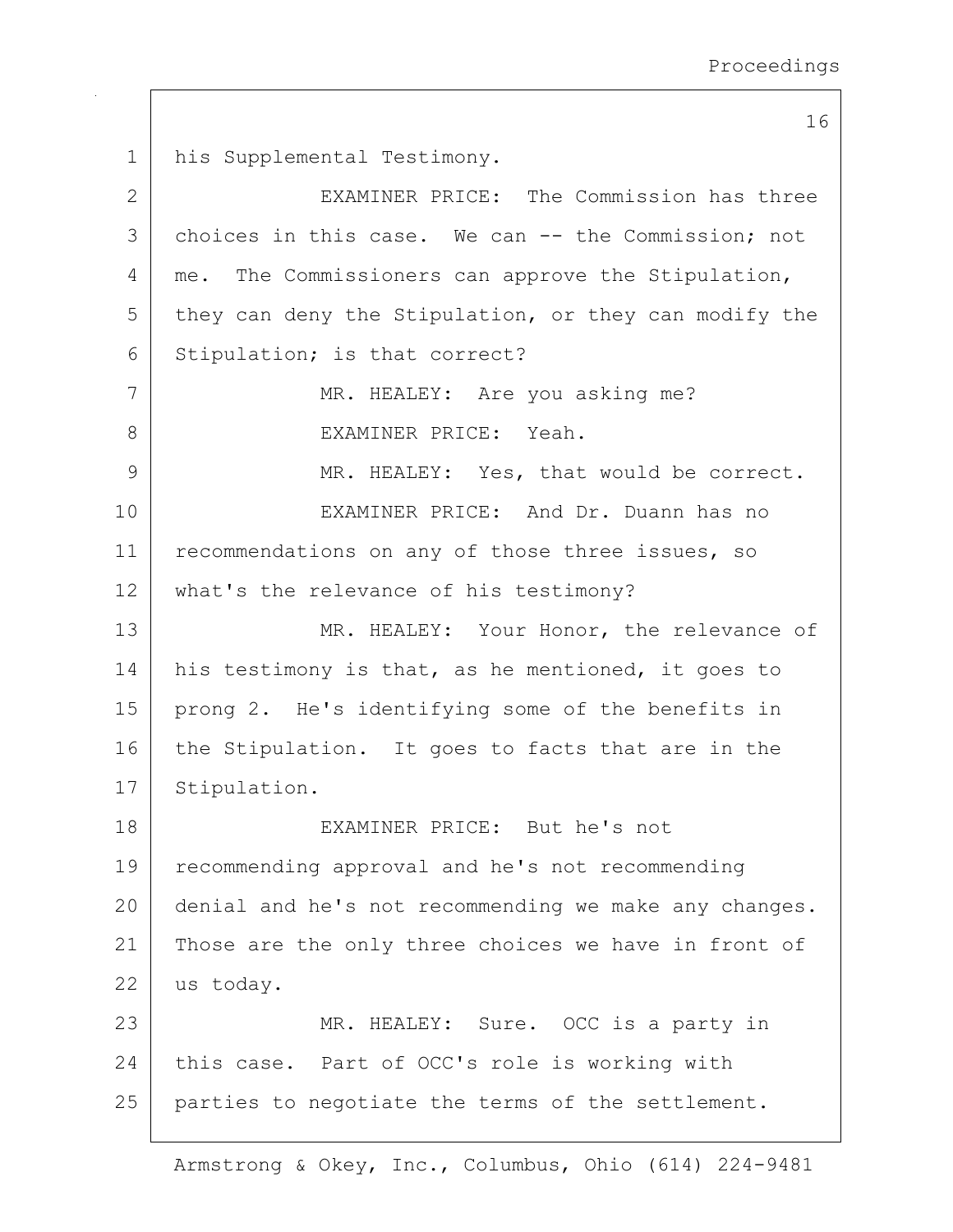17

1 OCC agreed to not oppose the Stipulation, which is 2 common practice for many parties in these cases, and 3 he's providing an explanation for -- 4 EXAMINER PRICE: I agree it's common 5 practice for parties to not oppose and I certainly 6 have no problem with that. I cannot recall another 7 situation where a non-opposing party presented 8 testimony and that's the part I'm tripping over here. 9 MR. HEALEY: I agree with that, Your 10 | Honor. I'm not aware of any other situations. We 11 often either make a statement on the record or file a 12 letter. In this instance, we had a witness who was 13 qualified to provide the context for OCC's position. 14 I certainly think it's relevant for the 15 Commission. If there's a relevance objection, I 16 think it would overcome that, certainly, as he's 17 | talking to specific provisions in the Stipulation. 18 | I would note, as well, that there are  $19$  many  $-$ 20 EXAMINER PRICE: It's not -- he doesn't 21 offer testimony on any issue before us. That's where  $22$  I'm struggling with the relevance. But, having said 23 that, you know, we'll admit the testimony and the 24 Commissioners will give it the weight that it merits. 25 | MR. HEALEY: Thank you, Your Honor.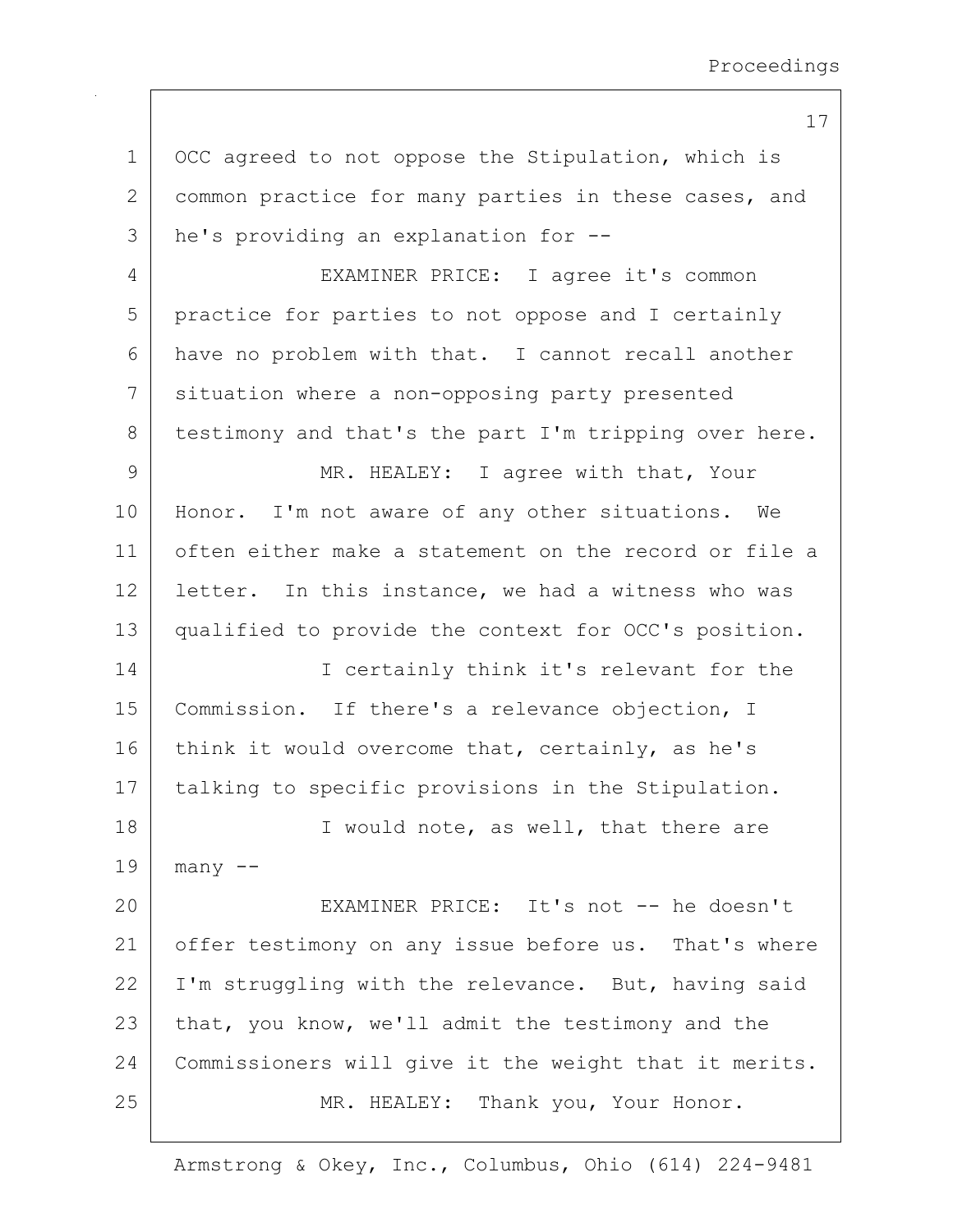```
18
1 EXAMINER PRICE: I don't want to hold up
2 progress too much.
3 |                 At this time, OCC's Supplemental
4 Testimony, OCC 1, will be admitted.
5 (EXHIBIT ADMITTED INTO EVIDENCE.)
6 EXAMINER PRICE: The parties agree to
7 dispense with briefs?
8 MR. LESSER: Yes. Thank you, Your Honor.
9 MR. BEELER: Yes.
10 | EXAMINER PRICE: Mr. Healey?
11 | MR. HEALEY: Yes.
12 | EXAMINER PRICE: Okay. Thank you.
13 | At this time, the case will be submitted
14 to the Commission on the record.
15 We are adjourned. Thank you.
16 (Thereupon, the proceedings concluded at
17 10:16 a.m.)
18 - - -
19
20
21
22
23
24
25
```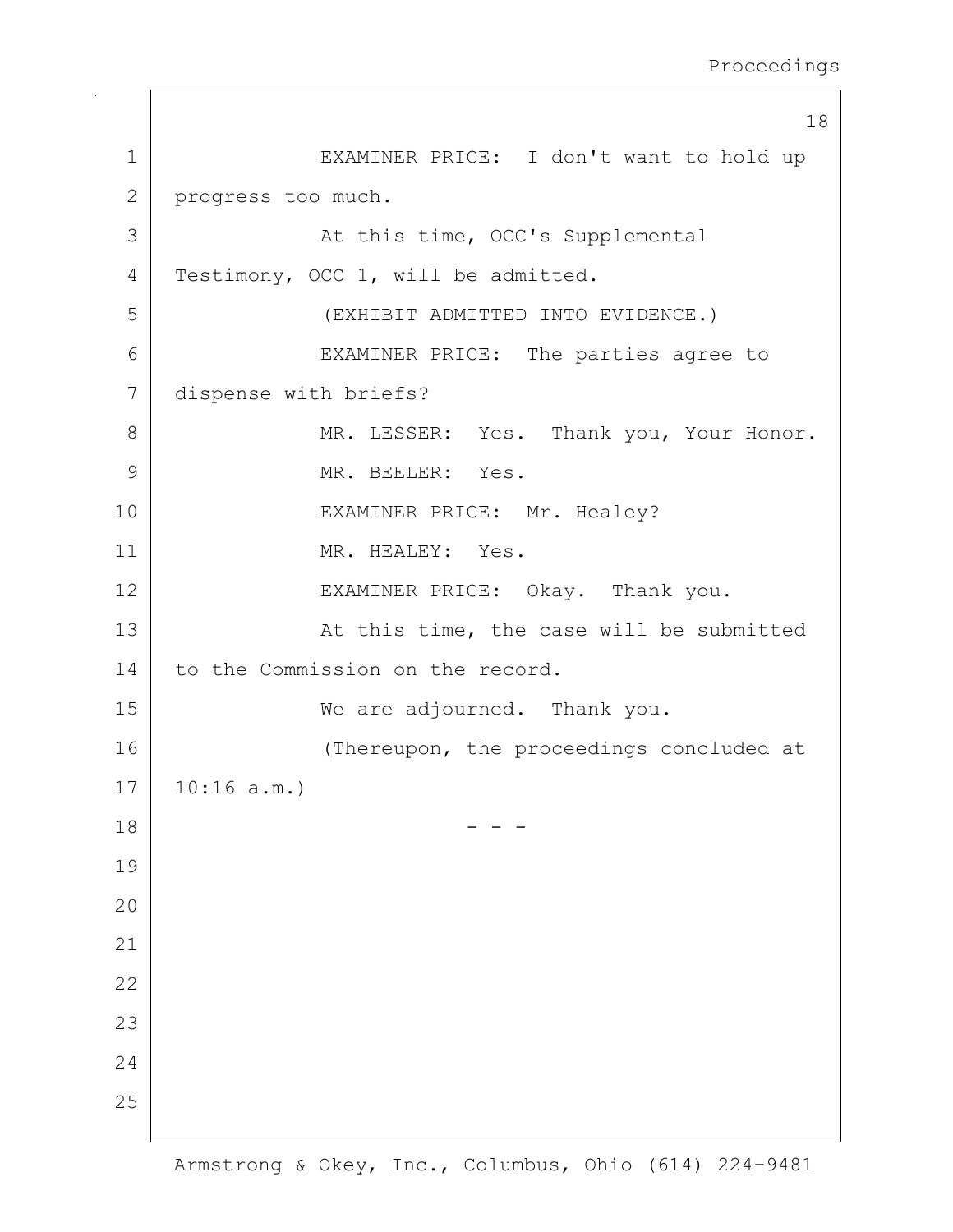|                | 19                                                         |
|----------------|------------------------------------------------------------|
| $\mathbf{1}$   | CERTIFICATE                                                |
| $\overline{2}$ | I do hereby certify that the foregoing is a                |
| 3              | true and correct transcript of the proceedings taken       |
| 4              | by me in this matter on Wednesday, September 11,           |
| 5              | 2019, and carefully compared with my original              |
| 6              | stenographic notes.                                        |
| 7              |                                                            |
| 8              |                                                            |
| 9              | Carolyn MU Burke, Registered<br>Professional Reporter, and |
| 10             | Notary Public in and for the<br>State of Ohio.             |
| 11             |                                                            |
| 12             | My commission expires July 17, 2023.                       |
| 13             |                                                            |
| 14             | AMMININING EX                                              |
| 15             |                                                            |
| 16             |                                                            |
| 17             |                                                            |
| 18             |                                                            |
| 19             |                                                            |
| 20             |                                                            |
| 21             |                                                            |
| 22             |                                                            |
| 23             |                                                            |
| 24             |                                                            |
| 25             |                                                            |
|                |                                                            |